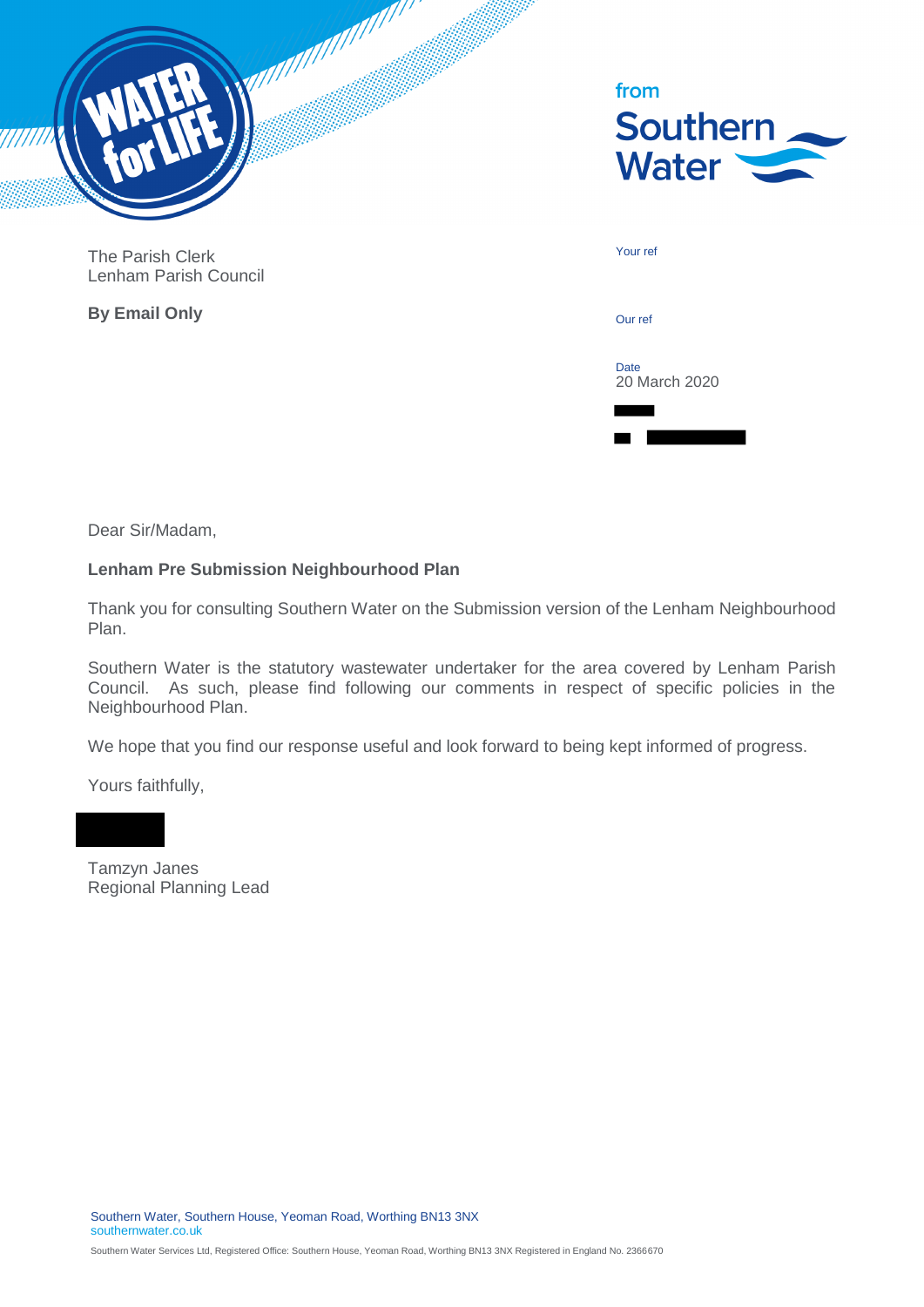## Policy LGS1: Local Green Space

Southern Water understands the desire to protect local green spaces. However, we cannot support the current wording of the above policy as it could create a barrier to statutory utility providers, such as Southern Water, from delivering essential infrastructure required to serve existing and planned development.

Policy LGS1 seeks to preserve green spaces they 'will be given long term protection and priority will be given to preserving their openness over other planning considerations.' However this does not take account of the potential requirement for essential utilities infrastructure.

The National Planning Policy Framework (NPPF) (2018) establishes in paragraph 101 that Local Green Space policies should be consistent with those for Green Belts, and Paragraph 143 sets the intention of ruling out inappropriate development '*except in very special circumstances*'. Paragraph 144 explains that special circumstances exist if the potential harm of a development proposal is clearly outweighed by other considerations, whilst Paragraph 146 identifies that *'certain other forms of development are also not inappropriate' in* the Green Belt, including *'engineering operations'*.

Southern Water considers that should the need arise, special circumstances exist in relation to the provision of essential wastewater infrastructure required to serve new and existing customers. This is because there are limited options available with regard to location, as the infrastructure would need to connect into existing networks. The draft National Planning Practice Guidance recognises this scenario and states that '*it will be important to recognise that water and wastewater infrastructure sometimes has needs particular to the location (and often consists of engineering works rather than new buildings) which mean otherwise protected areas may exceptionally have to be considered'.*

### Proposed amendment

Having regard to the issue set out above, Southern Water propose the following addition (additional text underlined) to **Policy LCS1: Local Green Space**

*Planning applications for development on the Locally Designated Green Spaces will not be permitted unless they perform a supplementary and supporting function to the Green Space or in very special circumstances, for example where it is essential to meet specific necessary utility infrastructure needs and no feasible alternative site is available.*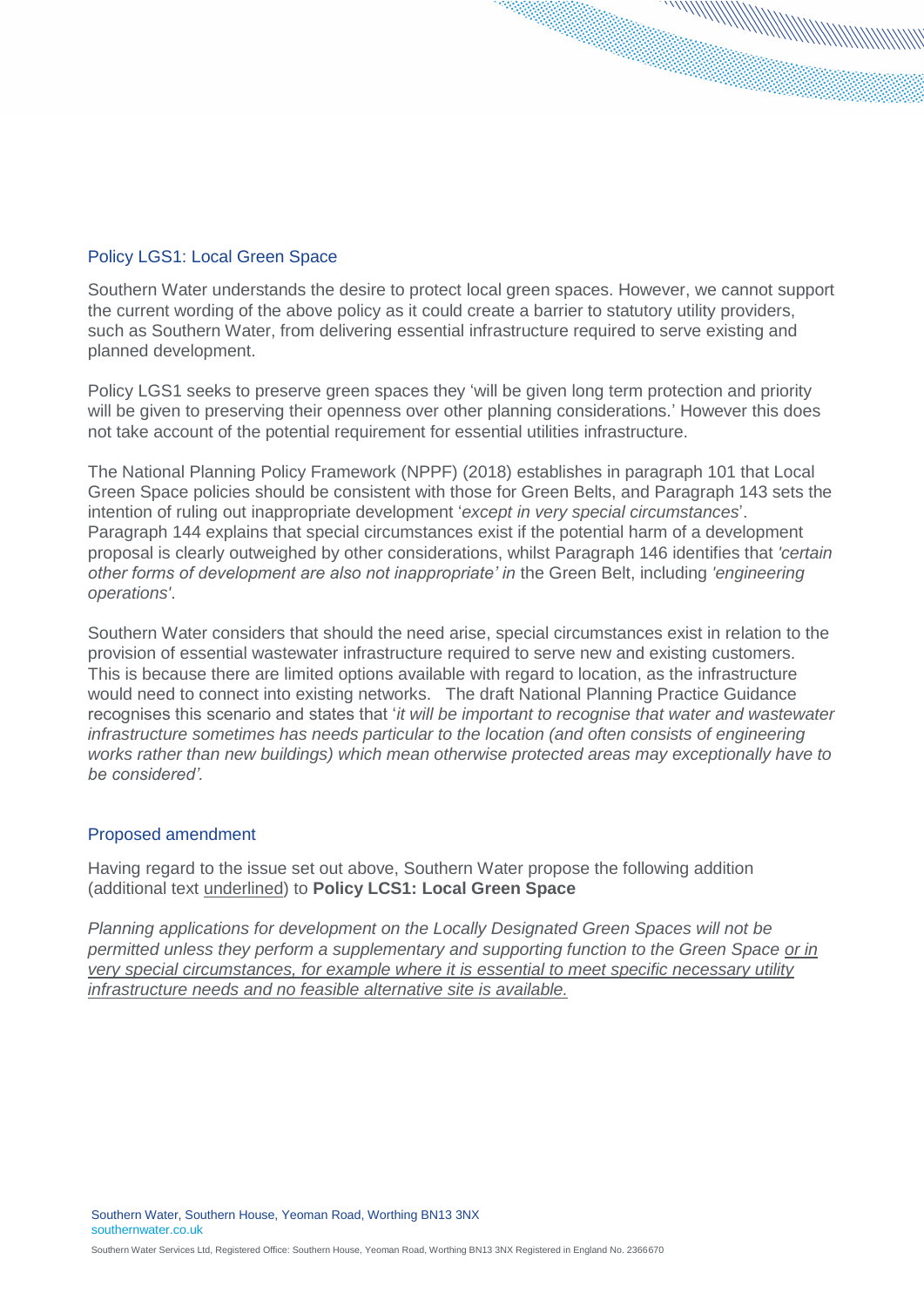### Policy - Strategic Housing Site 5 - Land West of Old Ham Lane and North of the Railway

Southern Water is the statutory wastewater undertaker for Lenham. As such, we have undertaken a preliminary assessment of the capacity of our existing infrastructure and its ability to meet the forecast demand for this proposal. The assessment reveals that existing local sewerage infrastructure to the site has limited capacity to accommodate the proposed development. Limited capacity is not a constraint to development provided that planning policy and subsequent conditions ensure that occupation of the development is phased to align with the delivery of new wastewater infrastructure.

Proposals for 360 dwellings at this site will generate a need for reinforcement of the wastewater network in order to provide additional capacity to serve the development. This reinforcement will be provided through the New Infrastructure charge to developers, and Southern Water will need to work with site promoters to understand the development program and to review whether the delivery of network reinforcement aligns with the occupation of the development. Connection of new development at this site ahead of new infrastructure delivery could lead to an increased risk of flooding unless the requisite works are implemented in advance of occupation.

Southern Water has limited powers to prevent connections to the sewerage network, even when capacity is limited. Planning policies and conditions, therefore, play an important role in ensuring that development is coordinated with the provision of necessary infrastructure, and does not contribute to pollution of the environment, in line with paragraph 170(e) of the revised National Planning Policy Framework (NPPF) (2019).

### Proposed amendment

In consideration of the above, we recommend the following criterion is added to Policy- Strategic Housing Site 5

*Occupation of development will be phased to align with the delivery of sewerage infrastructure, in liaison with the service provider.*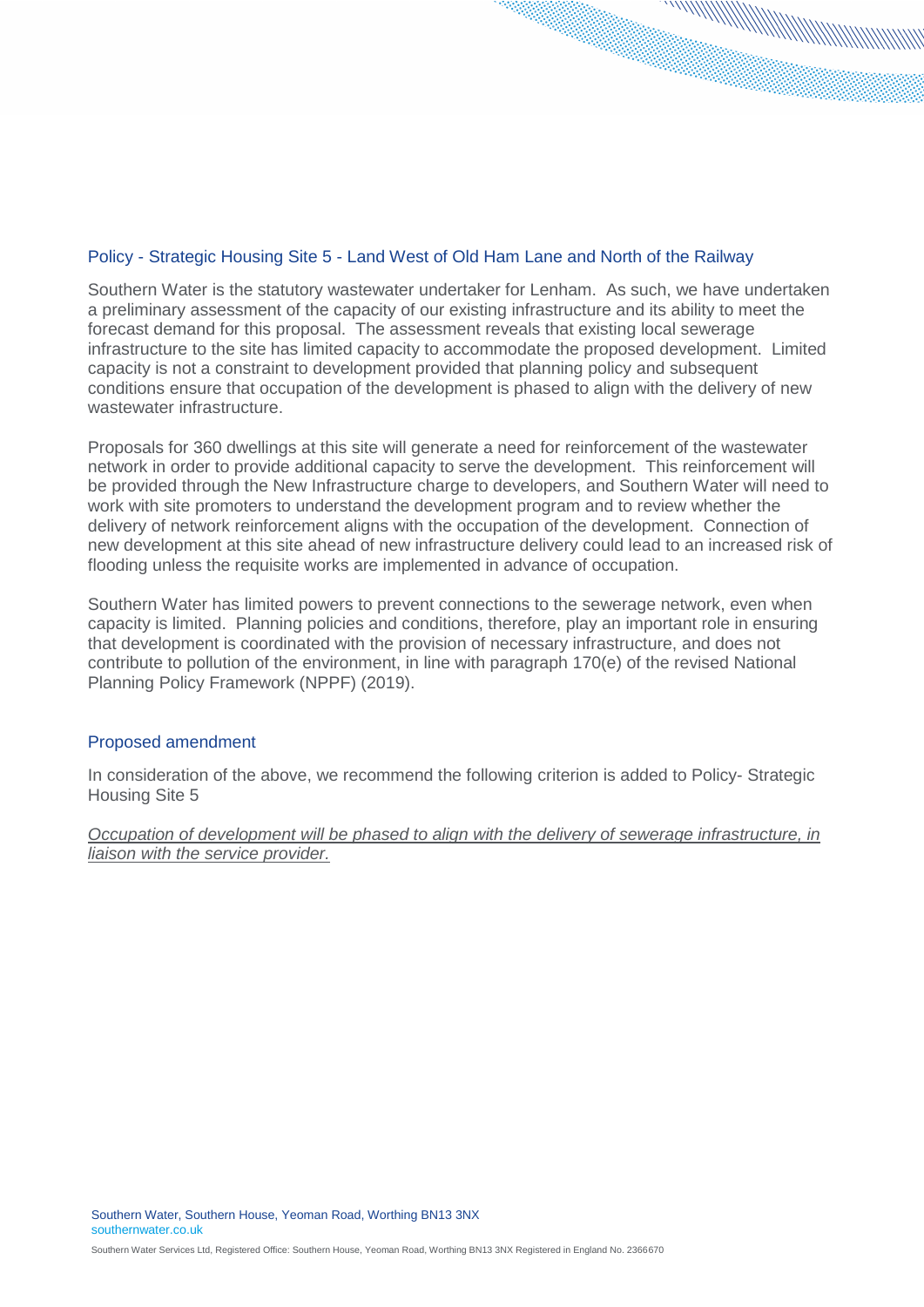### Policy – Strategic Housing Delivery Site 6 - William Pitt Field

Southern Water is the statutory wastewater undertaker for Lenham. As such, we have undertaken a preliminary assessment of the capacity of our existing infrastructure and its ability to meet the forecast demand for this proposal. The assessment reveals that existing local sewerage infrastructure to the site has limited capacity to accommodate the proposed development. Limited capacity is not a constraint to development provided that planning policy and subsequent conditions ensure that occupation of the development is phased to align with the delivery of new wastewater infrastructure.

Proposals for 50 dwellings at this site will generate a need for reinforcement of the wastewater network in order to provide additional capacity to serve the development. This reinforcement will be provided through the New Infrastructure charge to developers, and Southern Water will need to work with site promoters to understand the development program and to review whether the delivery of network reinforcement aligns with the occupation of the development. Connection of new development at this site ahead of new infrastructure delivery could lead to an increased risk of flooding unless the requisite works are implemented in advance of occupation.

Southern Water has limited powers to prevent connections to the sewerage network, even when capacity is limited. Planning policies and conditions, therefore, play an important role in ensuring that development is coordinated with the provision of necessary infrastructure, and does not contribute to pollution of the environment, in line with paragraph 170(e) of the revised National Planning Policy Framework (NPPF) (2019).

Our assessment has also revealed that Southern Water's underground infrastructure crosses this site. This needs to be taken into account when designing the site layout. Easements would be required, which may affect the site layout or require diversion. Easements should be clear of all proposed buildings and substantial tree planting.

### Proposed amendment

In consideration of the above, we recommend the following criterion is added to Policy Strategic Housing Site 6

*Occupation of development will be phased to align with the delivery of sewerage infrastructure, in liaison with the service provider.* 

*Layout is planned to ensure future access to existing wastewater infrastructure for maintenance and upsizing purposes.*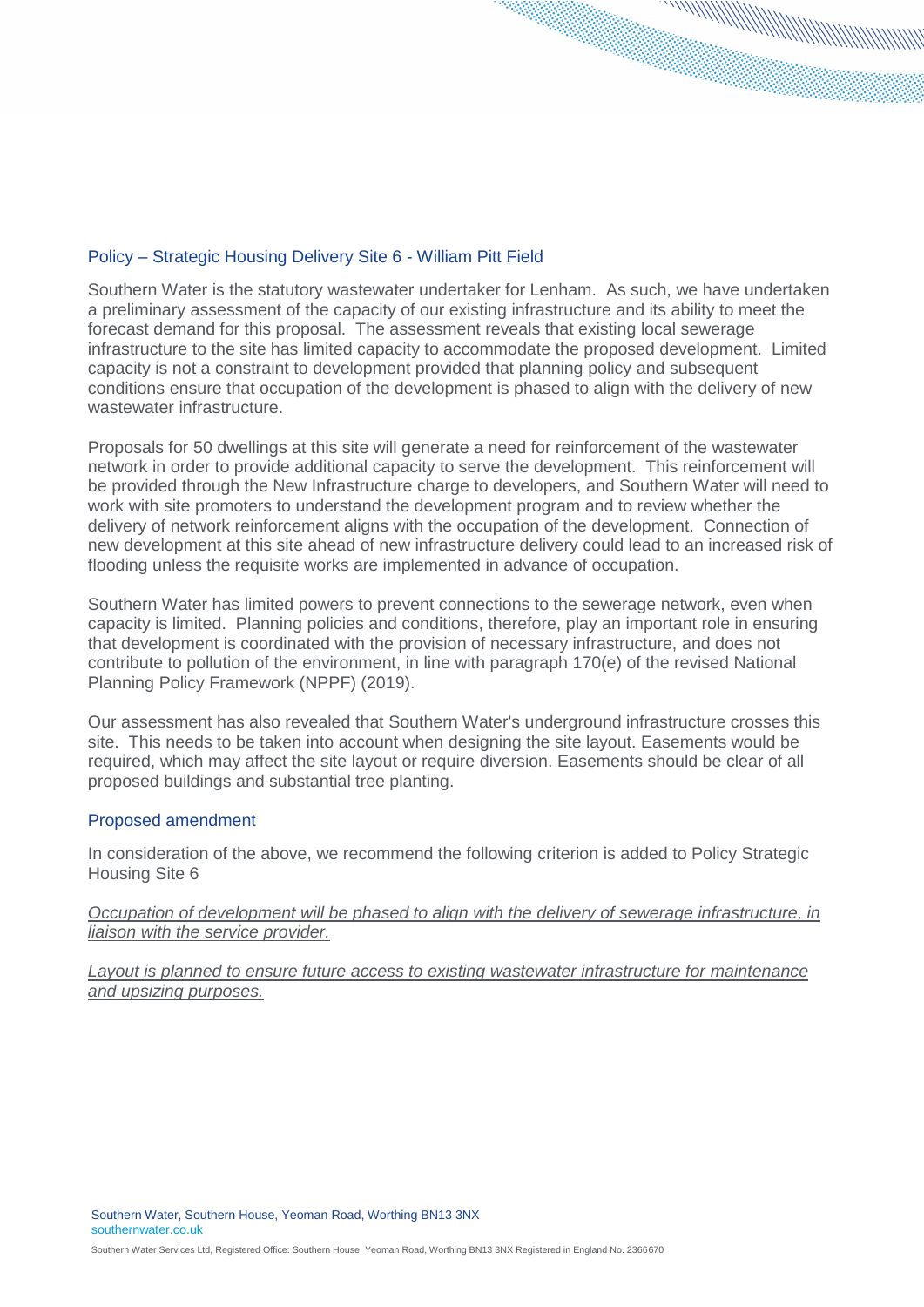#### Policy – Strategic Housing Delivery Site 7 - Land West of Loder Close

Southern Water is the statutory wastewater undertaker for Lenham. As such, we have undertaken a preliminary assessment of the capacity of our existing infrastructure and its ability to meet the forecast demand for this proposal. The assessment reveals that existing local sewerage infrastructure to the site has limited capacity to accommodate the proposed development. Limited capacity is not a constraint to development provided that planning policy and subsequent conditions ensure that occupation of the development is phased to align with the delivery of new wastewater infrastructure.

Proposals for 55 dwellings at this site will generate a need for reinforcement of the wastewater network in order to provide additional capacity to serve the development. This reinforcement will be provided through the New Infrastructure charge to developers, and Southern Water will need to work with site promoters to understand the development program and to review whether the delivery of network reinforcement aligns with the occupation of the development. Connection of new development at this site ahead of new infrastructure delivery could lead to an increased risk of flooding unless the requisite works are implemented in advance of occupation.

Southern Water has limited powers to prevent connections to the sewerage network, even when capacity is limited. Planning policies and conditions, therefore, play an important role in ensuring that development is coordinated with the provision of necessary infrastructure, and does not contribute to pollution of the environment, in line with paragraph 170(e) of the revised National Planning Policy Framework (NPPF) (2019).

#### Proposed amendment

In consideration of the above, we recommend the following criterion is added to Policy- Strategic Housing Site 7

*Occupation of development will be phased to align with the delivery of sewerage infrastructure, in liaison with the service provider.*